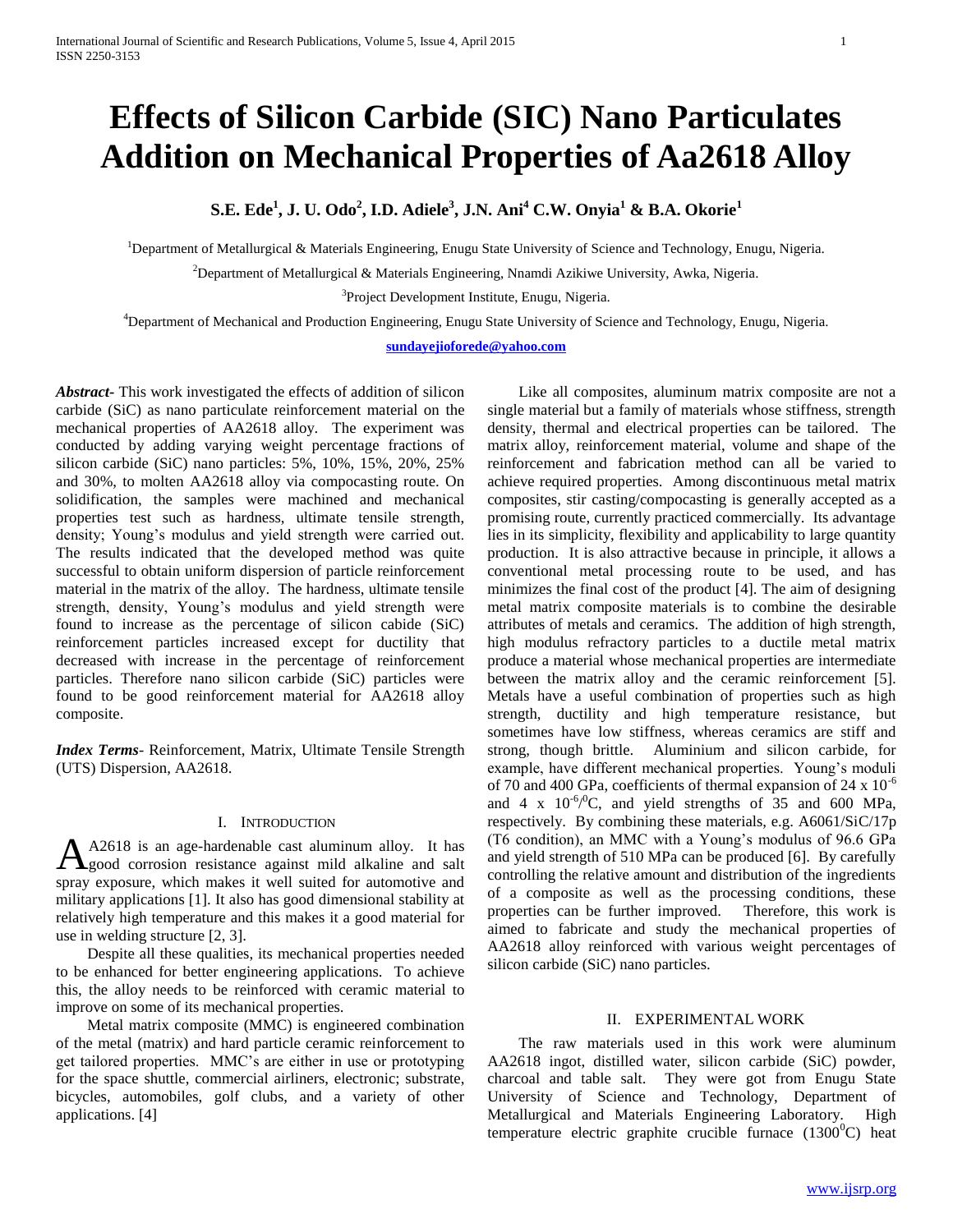generation efficiency was used to melt the aluminum alloy scrap. The chemical composition of the aluminum alloy produced is as

shown in table 1.

*Table 1: Chemical compositions of Aluminum AA2618 alloy.*

| $\mathbf{r}$<br>lements | $\iota$                                                  | ┳<br>HО<br>v                                     | $\sim$<br>ມ                                            | $\sim$<br><b>1</b> v | Мg           | Мn         | –<br>$\overline{\phantom{a}}$ | $\overline{M}$<br>1 V L | Al                      |
|-------------------------|----------------------------------------------------------|--------------------------------------------------|--------------------------------------------------------|----------------------|--------------|------------|-------------------------------|-------------------------|-------------------------|
| $\%$                    | $\overline{\phantom{a}}$<br>∽<br>ر . به<br>$\sim$ $\sim$ | 10 <sup>7</sup><br>$\mathsf{v} \cdot \mathsf{v}$ | $\sim$ $\sim$<br>$\mathsf{v}\cdot\mathsf{v}$<br>$\sim$ | 0.05<br>.            | $\cdot\cdot$ | 20<br>∪.∠∪ | U.1                           | $\sim$<br>11<br>0.11    | $\mathbf{r}$<br>Balance |
| composition             |                                                          |                                                  |                                                        |                      |              |            |                               |                         |                         |

 In other to produce the composite, the molten aluminum alloy was de-slaged and de-gased, and thereafter, different weight percentages of silicon carbide (SiC) particles, (5%, 10%, 15%, 20%, 25% and 30%) were added to a constant volume of molten aluminum alloy at a temperature of  $750^{\circ}$ C through compocasting method, and was stirred using mechanical stirrer for uniform distribution of the particles within the melt. It was allowed to stay for 45 minutes at a constant temperature of  $700^{\circ}$ C. Finally the melt was cast into already prepared and preheated permanent moulds. After solidification, the samples were removed, machined and prepared for different mechanical tests.

## III. RESULTS AND DISCUSSION

*Table 2: Mechanical properties of AA2618 alloy & AA2618/SiC composites.*

|                       |           | Yield    | Ultimate Tensile | Young's | <b>Hardness</b> | Density    |
|-----------------------|-----------|----------|------------------|---------|-----------------|------------|
|                       | Ductility | Strength | Strength (MPa)   | Modulus | (BHN)           | $(g/cm^3)$ |
|                       | $(\%EL)$  | (MPa)    |                  | E(GPa)  |                 |            |
| $AA2618+$             | 16.40     | 208      | 240              | 74.0    | 67.0            | 2.713      |
| $0 \le x \le$ SiC     |           |          |                  |         |                 |            |
| $AA2618+$             | 7.41      | 220      | 248              | 86.1    | 81.3            | 2.784      |
| 5 wt% SiC             |           |          |                  |         |                 |            |
| $AA2618+$             | 6.48      | 231      | 264              | 87.8    | 83.1            | 2.826      |
| $10 \text{ wt\% SiC}$ |           |          |                  |         |                 |            |
| $AA2618+$             | 5.22      | 242      | 285              | 89.7    | 88.3            | 2.901      |
| 15 wt% SiC            |           |          |                  |         |                 |            |
| $AA2618+$             | 4.73      | 253      | 298              | 94.4    | 89.1            | 2.982      |
| 20 wt% SiC            |           |          |                  |         |                 |            |
| $AA2618+$             | 3.11      | 264      | 318              | 96.3    | 90.3            | 3.214      |
| 25 wt% SiC            |           |          |                  |         |                 |            |
| $AA2618+$             | 2.70      | 259      | 301              | 91.6    | 87.2            | 3.110      |
| 30 wt% SiC            |           |          |                  |         |                 |            |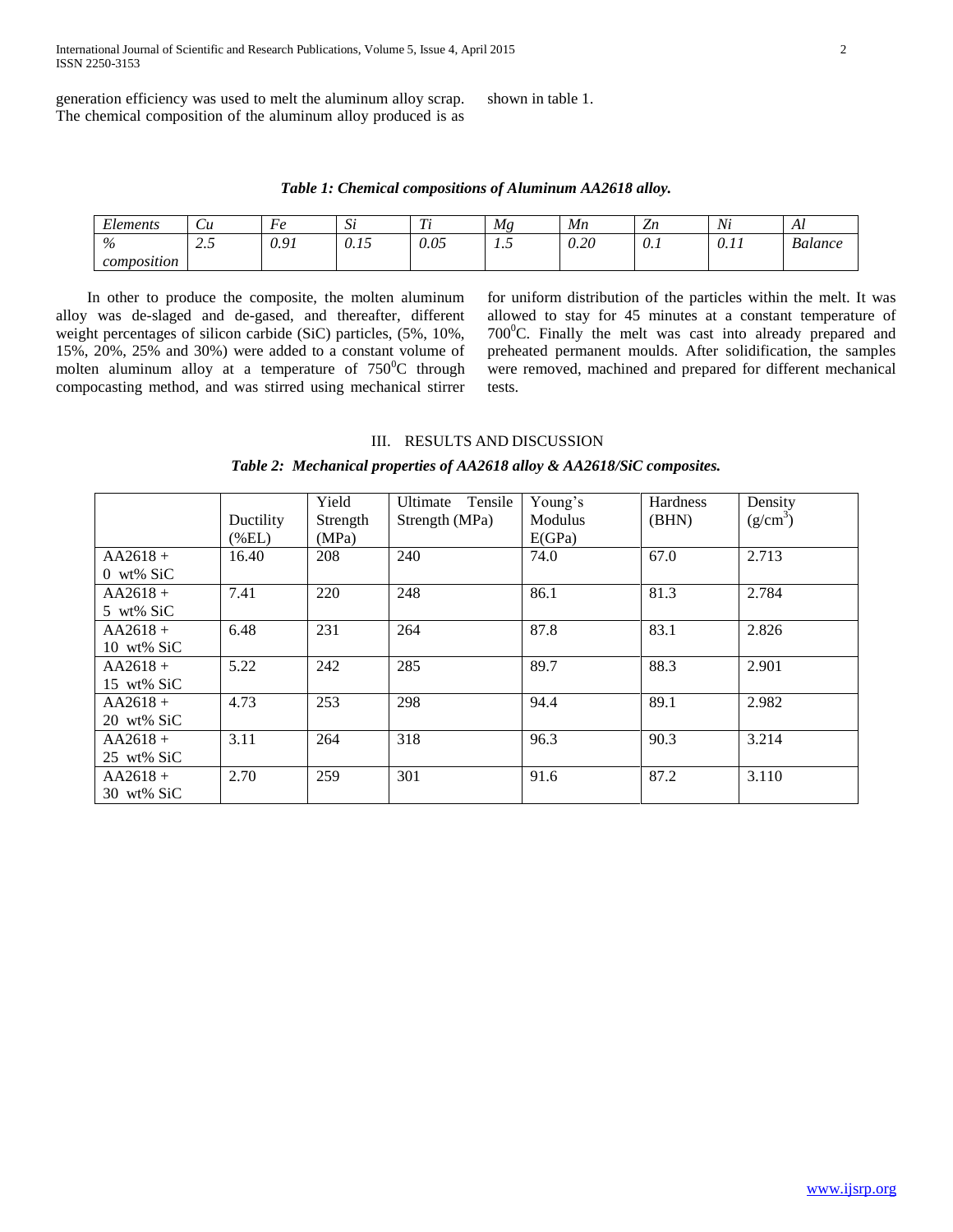

*Figure 1: Effect of wt% of silicon carbide nano particles addition on ductility of AA2618/SiC composite.*



*Figure 2: Effect of wt% of silicon carbide nano particles addition on Yield strength of AA2618/SiC composite.*

Yield strength (MPa)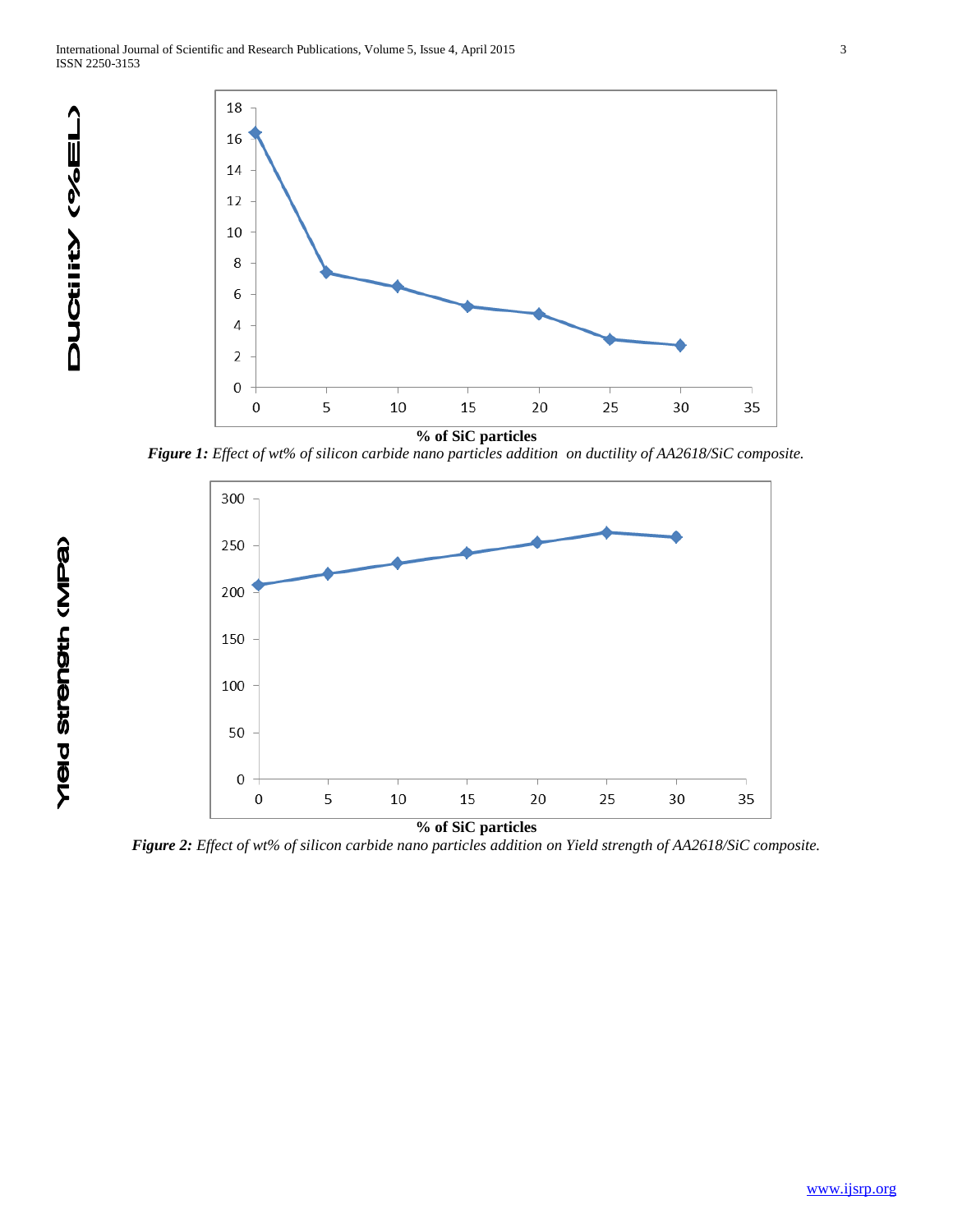

*Figure 3: Effect of wt% of silicon carbide nano particles addition on Ultimate Tensile Strength of AA2618/SiC composite.*



*Figure 4: Effect of wt% of silicon carbide nano particles additionon Young's modulus of AA2618/SiC composite.*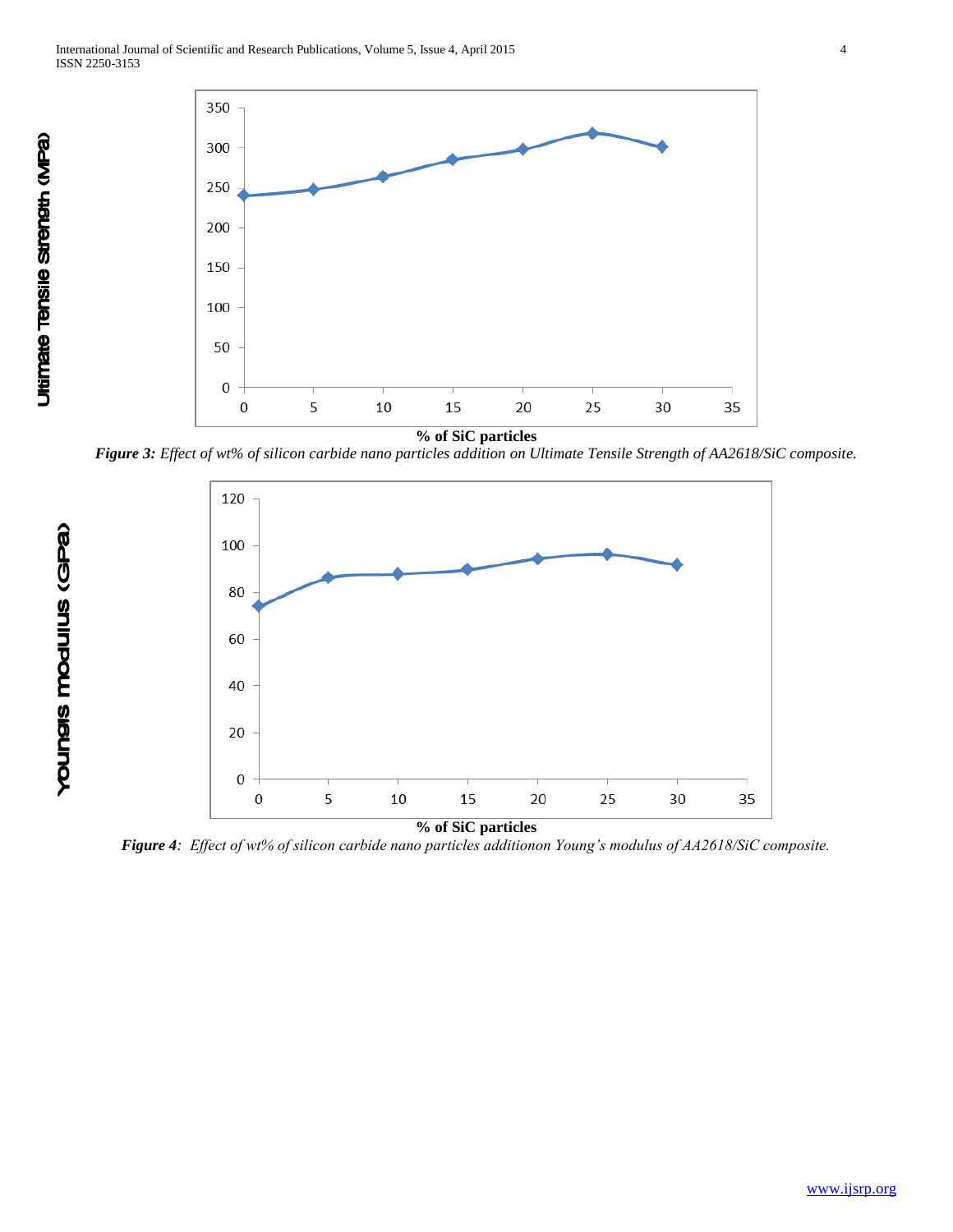

### **% of SiC particles**

*Figure 5: Effect of wt% of silicon carbide nano particles addition on Hardness of AA2618/SiC composite.*



**% of SiC particles**

*Figure 6: Effect of wt% of silicon carbide nano particles addition on density of AA2618/SiC composite.*

 The formation of reinforced AA2618 ceramics composites containing different percentages of SiC particles addition were carried out by compocasing route. The results of the mechanical properties of the materials tested are summarized in Table 2 and also presented in graphical forms in Figures 1-6. Figure 1 represents the effect of SiC addition on the ductility of the composite. A clear look at the graph shows that increase in the weight percentage addition of the reinforcement particles decreases the ductility of the composite material. This implies that there is a remarkable decrease in the percentage elongation of the composite due to addition of reinforcement material. The reason to this could be attributed to brittle and hard nature of SiC particles. Since SiC is a refractory material with high brittleness, when dispersed in matrix of the aluminum alloy it filled the pores

**REPSHASS (BIRK)** 

and displays its brittle nature. This therefore decreases the ductility of the composites.

 Furthermore, addition of SiC particles to the aluminum alloy results in increased yield strength, ultimate tensile strength, Young's modulus, hardness and density as shown in Figures 2, 3, 4, 5 and 6 respectively. Figure 6 which is the graph of effect of SiC addition on the density of the composites clearly showed that reinforcement particles which are smaller than the matrix particles situate themselves in between the matrix particles and fill the pores. This caused an increase in the density of the composites when compared with the AA2618 alloy. Figure 2, 3, 4 and 5 showed increase in yield stress, ultimate tensile strength, Young's modulus and hardness respectively, with the increasing quantity of SiC particles up to a critical reinforcement